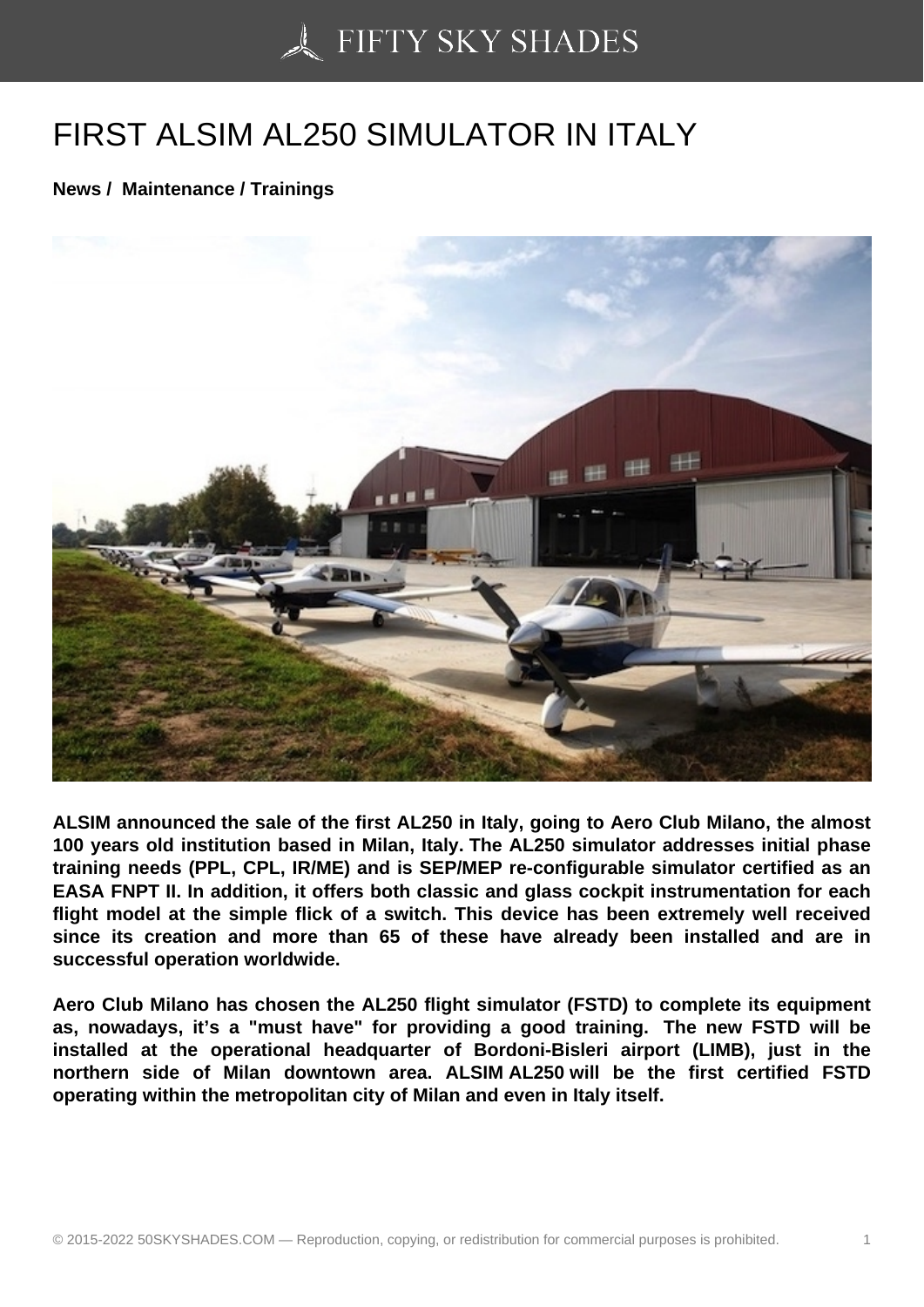

Antonio Giuffrida, President and Accountable Manager of "Aero Club Milano 1926" said: "We have chosen an established product that lives up to our expectations and meet our operational standards. We are delighted to start this collaboration with ALSIM to equip ourselves with a precious tool that is now indispensable to offer high-level flight training. Aero Club Milano has a fleet of 22 aircrafts and has currently about seventy students distributed on various types of courses, from PPL to ATPL and various qualifications such as MEP, IR, Aerobatics. The AL250 will also allow us to offer a new service to neighbouring aviation schools and to facilitate the licenses currencies of our pilot members, which have exceeded today the remarkable number of 300 people".

"We are very glad to welcome Aero Club Milano among our customers. We would like to thank them again for their confidence as they will be the first Italian school equipped with the AL250 simulator, which is adapted to their PPL, CPL and IR training needs" adds Nicolas de Lassus, ALSIM Sales Account Manager.



The Aero Club Milano, was born in 1926 as a section of the Automobile Club Milano and is based in the Franco Bordoni Bisleri Airport in Milan-Bresso (LIMB) which preserves the history, structures and knowledge of a place that has been teaching flying for 95 years and popularize the culture of **MigHE**-2022 50SKYSHADES.COM — Reproduction, copying, or redistribution for commercial purposes is prohibited.  $\qquad \qquad \qquad 2$ 

In fact, Aero Club Milano trains private pilots and professional pilots through their own flight